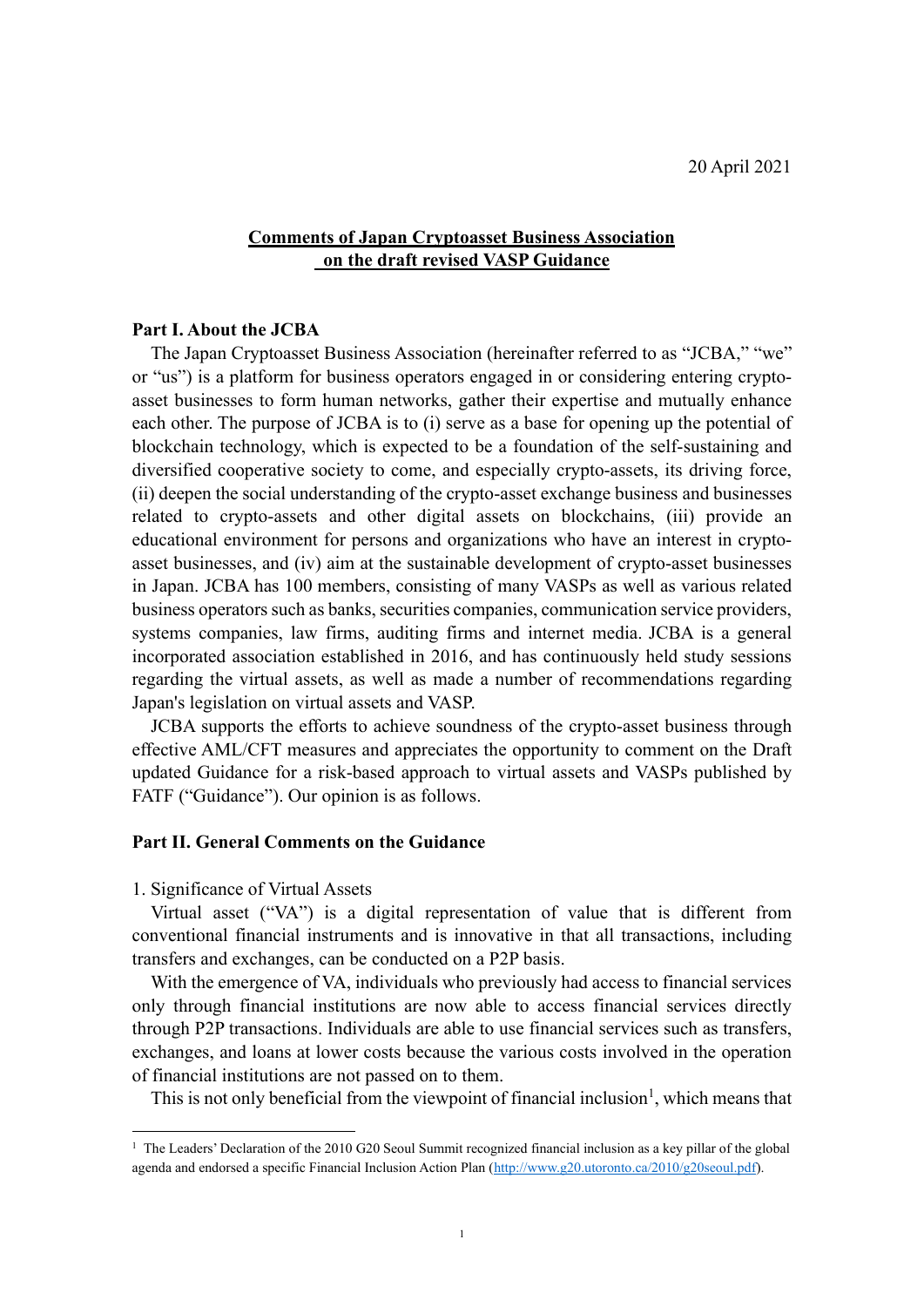individuals who do not have bank accounts will be able to receive financial services, but also brings great benefits to individuals who do have bank accounts, such as the benefit of lower cost and more efficient financial services.

#### 2. Democratic Legitimacy of Regulations

The VA industry basically agrees that VAs should be regulated according to their characteristics. However, not all regulations can be legitimized solely for the purpose of AML/CFT.

Generally speaking, in order to legitimize a regulation, the procedures therefor must be appropriate and the contents of thereof must be reasonable.

From the viewpoint of procedural appropriateness, it is necessary to present supporting data in the regulatory implementation process, followed by a process for reflecting opinions of stakeholders democratically. In addition, from the viewpoint of reasonableness of the contents of the regulations, it is necessary to carefully examine (i) whether the regulatory objectives are legitimate, (ii) whether the means to achieve the regulatory objectives are reasonable, and (iii) whether the benefits lost by the restrictions on rights and freedoms are appropriately weighed against the benefits to be derived.

In particular, it should be noted that regulations on VAs and P2P transactions have a strong aspect of restricting personal property rights and privacy rights of individual users beyond the industry regulations on financial institutions. For example, if an individual user holds a VA, the user has the right to withdraw the VA from the VASP, and prohibiting it will directly restrict the user's proprietary rights. In situations where the user is suspected of being involved in a crime, withdrawals may be restricted, as in the case of cash, but we believe that the user's rights cannot be restricted in the absence of such reasonable grounds. In addition, attempts to visualize P2P transactions are highly likely to lead to government interference with the privacy of private lives of individuals through their use of funds, as well as interference with the flow of funds in activities related to the freedom of expression, such as lawful demonstrations, news gathering and news reporting. Such interference should not be allowed only for the reason that they engaged in P2P transactions.

In principle, in order to introduce these types of regulations that restrict the rights and freedoms of individuals, it is necessary to hold democratic discussions among elected representatives from the perspective of what regulations are permissible under the legal system of each member country. However, if an arrangement is finalized by FATF, then, despite the fact that such arrangement is not a treaty, the member countries will be forced to introduce regulations consistent therewith through the mechanism of mutual evaluation in order to continue to participate in the international financial network, which leaves little room for discussion by the legislative bodies of each country. Therefore, we believe it is essential for FATF to ensure democratic legitimacy before finalizing an arrangement.

### 3. Appropriateness of the Regulatory Implementation Process

With regard to the regulatory implementation process, FATF occasionally holds Private Sector Consultative Forum ("PSCF") , which is a forum for hearing the opinion of the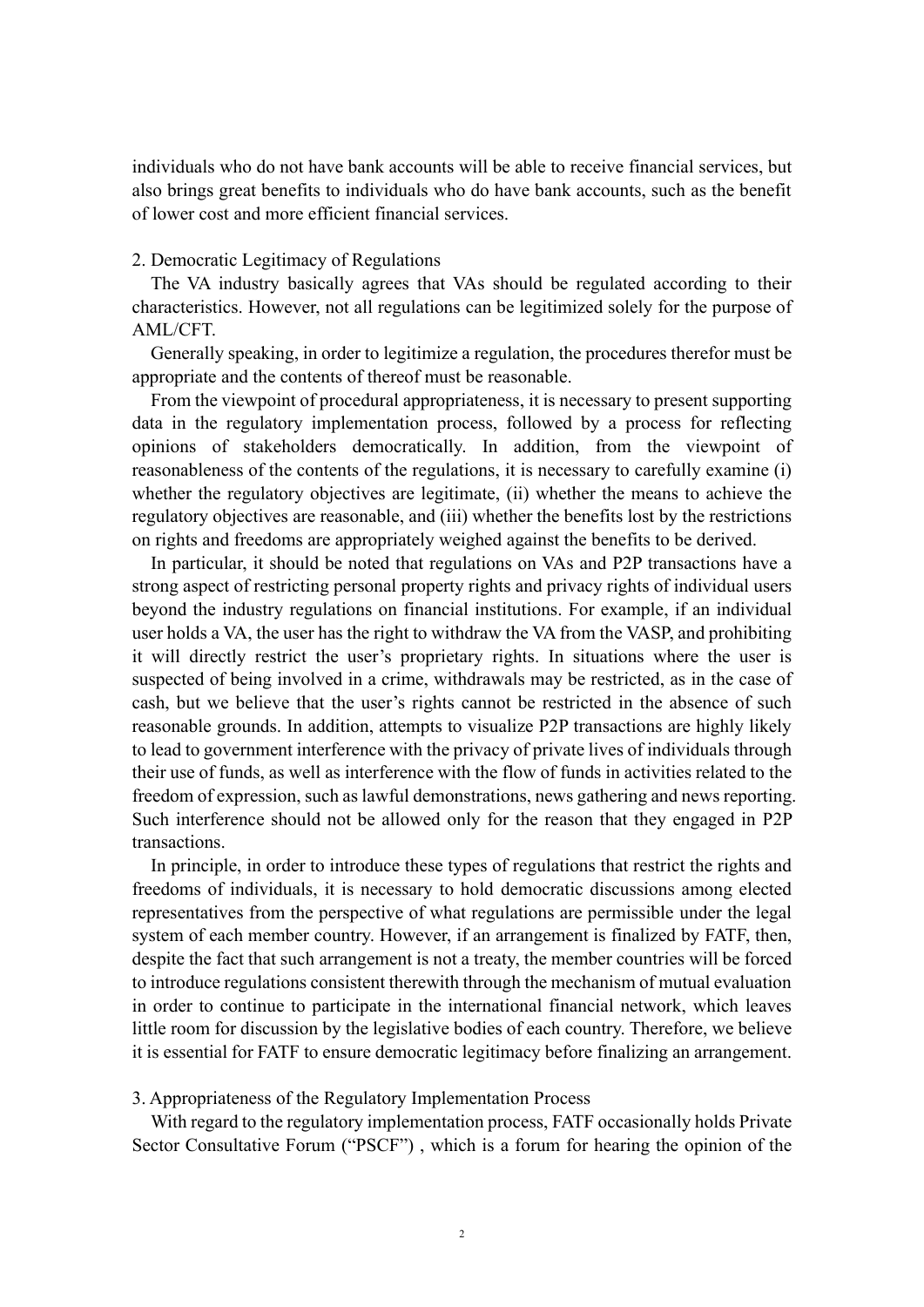private sector. The introduction of the "travel rule" was discussed on May 6, 2019. During this discussion, there were many voices that opposed the proposed regulation on the ground that they may be effective for traditional financial institutions but not necessarily effective for VAs. Some participants commented that the proposed regulation was "technically possible," but being "technically possible" does not support the reasonableness of regulation. Eventually, the travel rule was finalized mostly as originally proposed in June 2019, but the details of FATF's considerations of the rule based on the discussions at the PSCF have not been disclosed.

In this way, FATF's regulations have been decided upon in closed meetings between relevant authorities, and disclosure has been very limited. Proceedings at the PSCF are not open to the public, and even when public consultation is held, the details of submitted comments and FATF's responses thereto are not made public. It is doubtful whether such procedures can be said to be democratic.

For the proposed revision of the Guidance, we strongly request that FATF disclose the comments submitted in the public consultation and FATF's views thereon, hold a PSCF to hear from a wide range of stakeholders including VASPs, and disclose the minutes of the PSCF as well as the results of FATF's reconsideration based on discussions at the PSCF before finalizing the revision. In addition, we urge FATF to establish a mechanism to reflect the opinions of the private sector on an ongoing basis, such as establishing within FATF a working group consisting of representatives from the private sector and reflecting the opinions of the working group from the drafting stage.

## 4. Necessity of Clear Regulations

If each jurisdiction enacts legislation based on the FATF Recommendations, license or registration will be necessary for becoming a VASP. If a person acts as a VASP without a license or registration, it is likely that such person will not only be subject to administrative punishment but also be subject to criminal penalties.

Given this, the requirements of the FATF Recommendations and Guidance must be clear. Finalizing ambiguous Guidance is likely to lead to the introduction of ambiguous penal legislation in different jurisdictions. This not only suppresses innovation, but can lead to human rights violations through the application of unclear penal laws. Clarification of penal laws is a constitutional requirement in Japan, and we understand that it is also a constitutional requirement in many FATF member countries.

### 5. Excessive Regulations Lead to Unintended Consequences

If regulations that cannot be legitimized from the viewpoint of 2. above are introduced, it is highly likely that they will lack effectiveness for new technologies that continue to emerge. As a consequence, the strength of sound VASPs seeking to comply with regulations, which is a key element of AML/CFT measures, may be unduly exhausted or weakened. In addition, VASPs reluctant to comply with regulations may move to less regulated countries, making it difficult for law enforcement authorities to investigate and track transactions.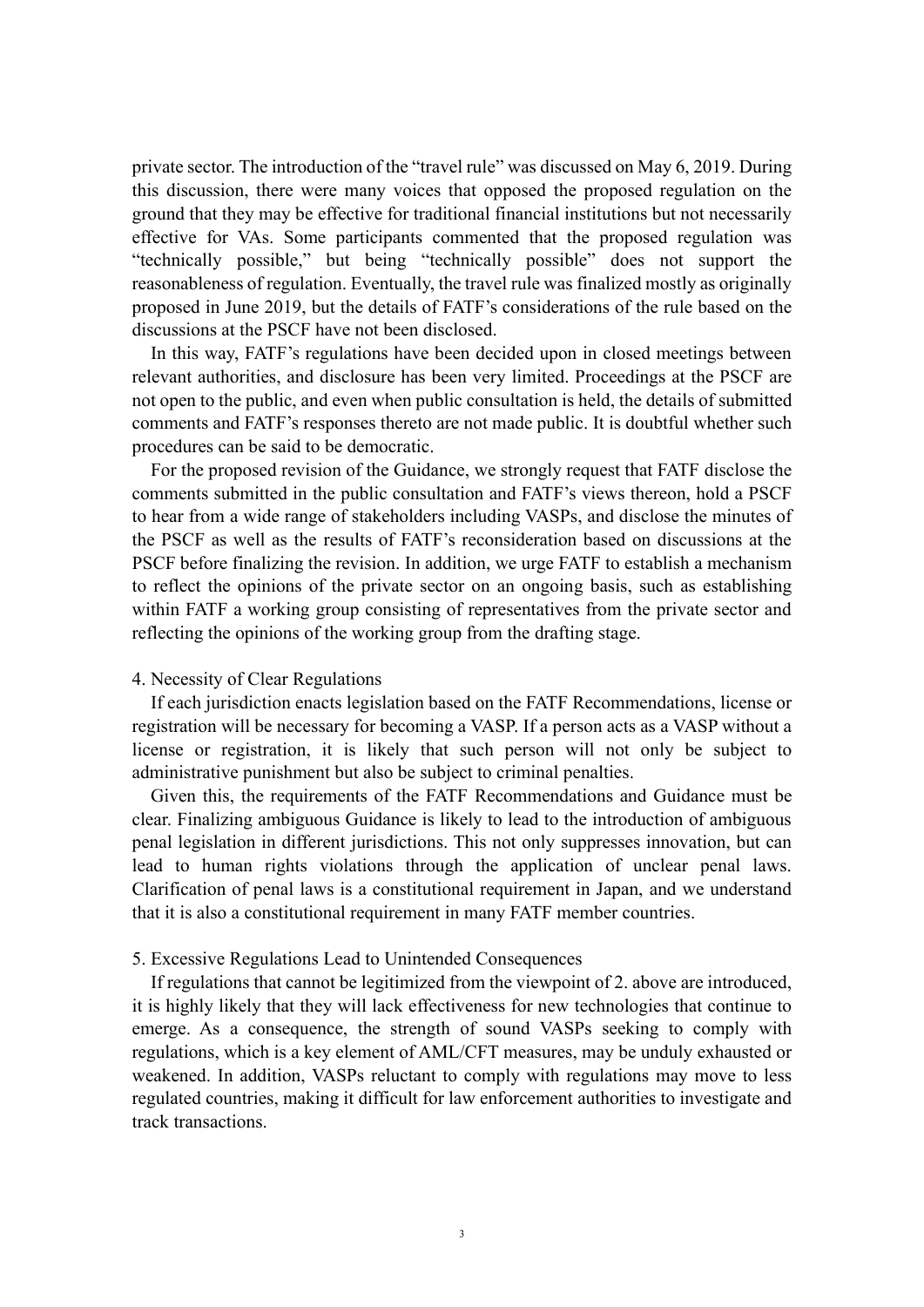6. Necessity for Regulatory Authorities to Improve Efficiency through Promotion of Reg Tech, etc.

While a virtual asset transactions are recorded on public blockchain and are thus transparent, the VASP performing KYC is considered to play an important role when identifying the person that conducted the transaction. In the future, inquiries from law enforcement authorities to VASPs may increase more than those to traditional financial institutions, as virtual asset transactions are publicly conducted. However, responses to these inquiries lead to a significant cost and weakening of regulatory compliant VASPs, who play an important role in the investigation process as described above. The current problem is that, even within the same jurisdiction, there are many inquiries in different formats and methods from law enforcement authorities in different regions, and the cost of dealing with them is increasing for VASPs. In addition, in some jurisdictions, VASPs are required to spend a lot of time on work other than the investigative work originally required in connection with the investigation, due to circumstances such as that inquiries are made in traditional, paper-based format or that the web reporting system is userunfriendly and inefficient. FATF should not only require VASPs to secure resources to cooperate in investigations, but also consider having jurisdictions require investigative authorities to establish efficient methods of inquiry, and encourage review and improvement of such methods (such as standardizing inquiry formats, improving reporting systems, and introducing mechanisms to aggregate inquiries by region), so that VASPs do not have to spend unnecessary resources. We believe that this would facilitate VASPs' responses to inquiries and improve efficiency from the viewpoint of AML/CFT.

# **Part III. Comments on Individual Paragraphs**

#### 1. Paragraph 13 and Paragraph 22

While some countries, including Japan, have implemented strict regulatory regimes for VASPsin accordance with the FATF Recommendations, many jurisdictions have not done so. And, as with the existence of tax havens in taxation regimes, it is clear that VASPs in such jurisdictions have become regulatory security holes. As long as such jurisdictions continue to exist, seeking increased regulations from countries that have already implemented such regulations will likely lead to the unintended consequence that compliant VASPs will lose competitiveness and non-compliant VASPs will earn greater profits. Therefore, we believe that the priority in allocating resources at this point should not be to require countries that have already implemented the regulations to become stricter, but to urge countries that have not implemented the regulations to implement the regulations. We believe that this is essential for the realization of a level playing field, which is a requirement for each country under Paragraph 22 c).

#### 2. Paragraph 16

Although central bank-issued digital currencies are uniformly excluded from application, consideration should be given to the handling of digital currencies in non-FATF member countries and the possibility of central banks issuing assets in arbitrary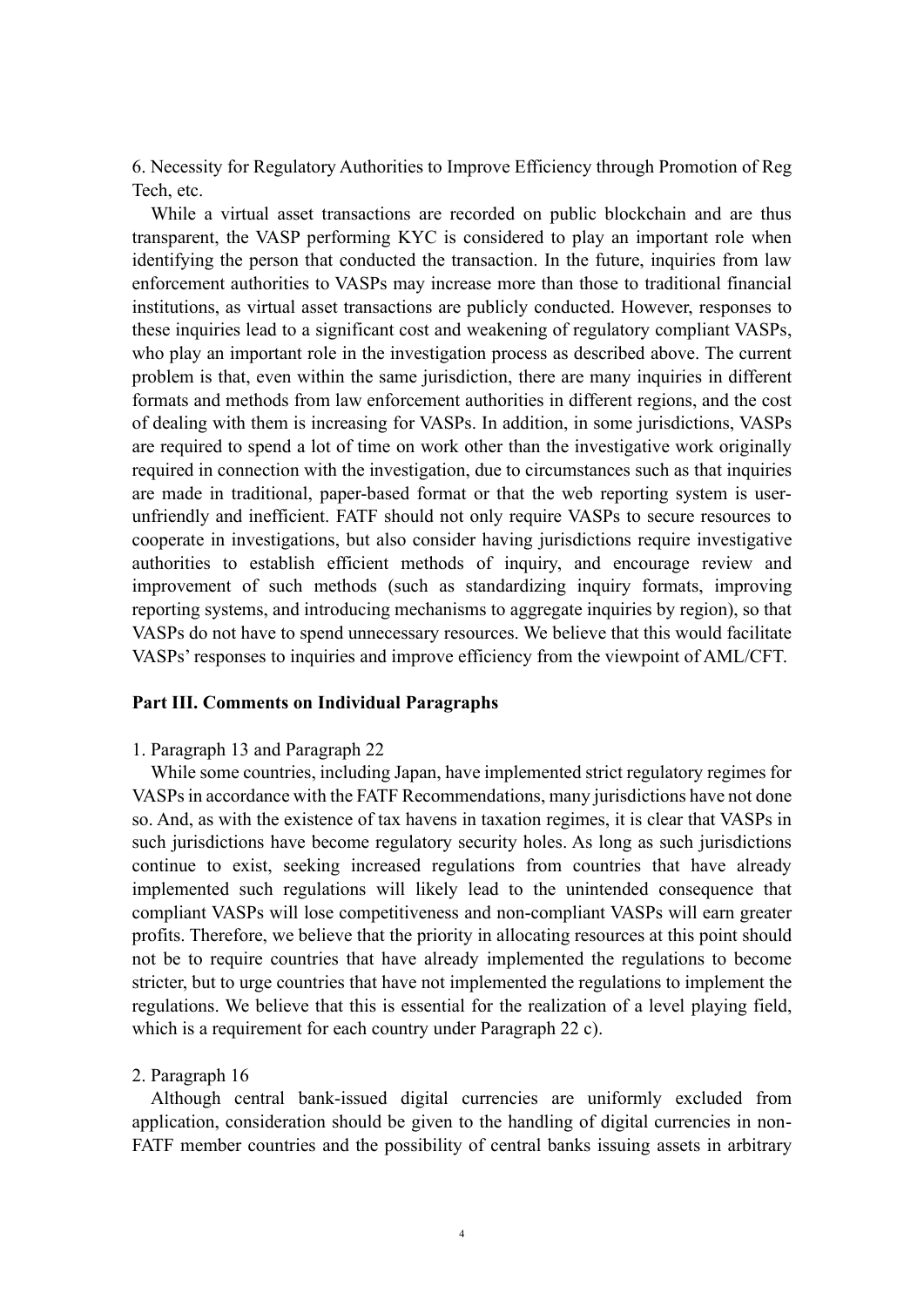digital formats. Even in the case of central bank-issued assets, if the activities conducted are substantially the same as those of VAs, such assets should be treated in the same way as VAs from the viewpoint of a level playing field under Paragraph 22 c).

### 3. Paragraph 19

Paragraph 19 cites "Virtual Assets Red Flag Indicators of ML/TF" and suggests that "VAs are becoming increasingly mainstream for criminal activity more broadly." However, the report does not include statistical data, and some of the examples presented therein do not include monetary amounts, so there is no evidence from the report that VAs have become mainstream for criminal activity. Rather, a recently published report by the former CIA Director of Intelligence provides a variety of rationales and points out that the "generalizations about the use of Bitcoin in illicit finance are significantly overstated"<sup>2</sup>. A recent report from Chainalysis, a leading blockchain analytics firm, also noted that criminal activity using virtual assets is on the decline, with only 0.34% of all virtual asset transactions in 2020 associated with illicit activity<sup>3</sup>. A September 2020 report commissioned by SWIFT to BAE Systems also noted that the amount of cash laundered in the identified cases of laundering through virtual assets is smaller than those laundered by traditional methods<sup>4</sup>.

As this Guidance should be based on certain data and criteria within FATF, such statistical data should be disclosed and presented as links, etc.

### 4. Paragraphs 21 and 28

It states, "It is important that FIs apply the risk-based approach properly and do not resort to the wholesale termination or exclusion of customer relationships within the VASP sector without an appropriately-targeted risk assessment." In practice, however, due to de-risking by banks, the relationship between banks and VASPs is quite different from such guidance. We believe that it is necessary for the member countries to conduct investigations of actual conditions and take proactive improvement measures.

### 5. Paragraphs 31, 155 and 167

It is pointed out that "VA products and services that facilitate pseudonymous or anonymity-enhanced transactions … pose higher ML/TF risks." However, there is a growing demand for privacy protection, and it is expected that there will be a social demand for anonymization measures in financial transactions. While it is possible for consumers to trade in cash if they wish to protect their privacy, it seems excessive and disproportionate to deny all anonymous transactions only with respect to VAs.

In such anonymized financial services, it is possible to conduct KYC at the start of

<sup>2</sup> Michael Morell "An Analysis of Bitcoin's Use in Illicit Finance" Crypto Council for Innovation, April 6,2021, [https://cryptoforinnovation.org/resources/Analysis\\_of\\_Bitcoin\\_in\\_Illicit\\_Finance.pdf](https://cryptoforinnovation.org/resources/Analysis_of_Bitcoin_in_Illicit_Finance.pdf)

<sup>&</sup>lt;sup>3</sup>"The 2021 Crypto Crime Report" Chainalysis, February 16, 2021[, https://blog.chainalysis.com/reports/2021-crypto](https://blog.chainalysis.com/reports/2021-crypto-crime-report-intro-ransomware-scams-darknet-markets)[crime-report-intro-ransomware-scams-darknet-markets](https://blog.chainalysis.com/reports/2021-crypto-crime-report-intro-ransomware-scams-darknet-markets)

<sup>4</sup> "New Report Reveals How Cyber Attackers 'Cash out' Following Large-Scale Heists." BAE Systems, September 2, 2020[, https://www.baesystems.com/en-financialservices/insights/news/report-reveals-how-cyber-attackers-cash-out](https://www.baesystems.com/en-financialservices/insights/news/report-reveals-how-cyber-attackers-cash-out-following-heists)[following-heists](https://www.baesystems.com/en-financialservices/insights/news/report-reveals-how-cyber-attackers-cash-out-following-heists)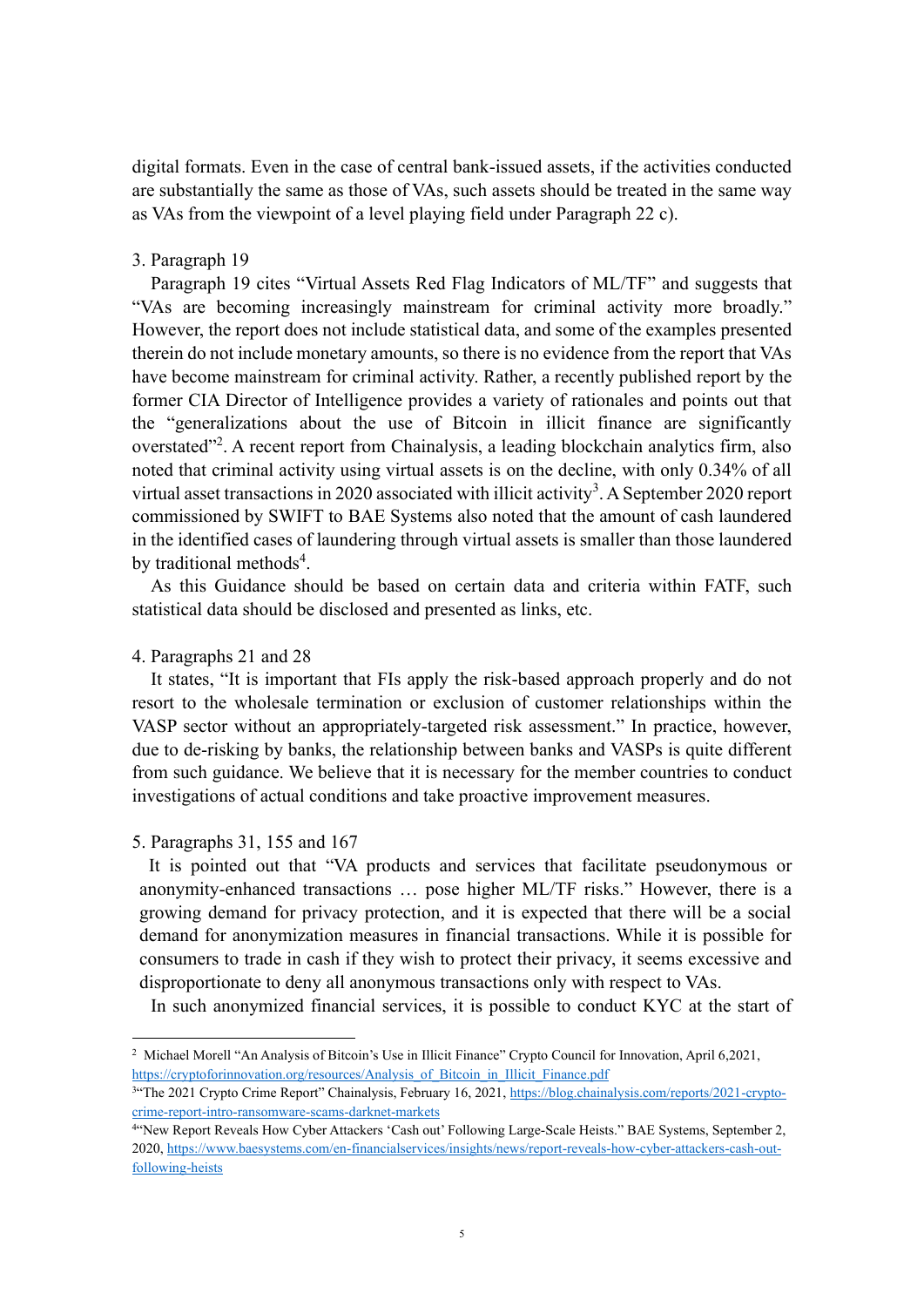transactions as well as risk assessment based on KYC. However, even service providers may find it difficult to implement the travel rule because some of the details of individual transactions are anonymized.

Therefore, the travel rule should not be applied to all transactions. Even in the case of providing anonymous services, it would be possible to take measures for risk mitigation at the VASPs, such as setting a limit on the amount of money that can be handled in anonymous transactions and comprehensively filtering black addresses in the entire service. We believe that transactions should be exempted from application of the travel rule to a certain extent if such risk mitigation measures are taken. Paragraph 167 requires the implementation of the travel rule for transactions below USD/EUR 1,000 as well, but the implementation of the travel rule should not be compulsory if other risk mitigation measures are taken.

#### 6. Paragraphs 35 and 36

As confirmed in Paragraph 34, the FATF Recommendations impose obligations on intermediaries between individuals and the financial system and do not apply to P2P transactions in cash or VAs.

Since VAs, like cash, is originally assumed to be used in P2P transactions, a customer cannot be judged to be suspicious solely by the fact that the customer conducted P2P transaction of VAs. As in the case of using cash, risks should be assessed as high only when, for example, transactions are conducted in unnaturally large amounts or large numbers.

Regarding the last sentence of Paragraph 35, if the purpose is to require VASPs to "provide greater visibility over P2P transactions" through "blockchain analytics" even in P2P transactions in which VASPs are not involved, we believe that this is an excessive demand. We also believe that it is problematic from the viewpoint of protecting privacy to interfere with payment and other activities by customers in their private lives.

It is also pointed out that ML/TF risks "should be addressed in the design or development phase" of VAs, but since the software development activities themselves do not fall under VASP definition, this seems to be outside the scope of the Guidance. We believe that discussions on how to establish standards for the design and development of VAs should be held with multiple participants who actually design VAs, for example, with a focus on ISO.

### 7. Paragraph 38

FATF defines VA as "a digital representation of value that can be digitally traded or transferred and can be used for payment or investment purposes." However, since any digital representation can be an investment target, all digital data can fall under a VA in this definition, which is not effective. The requirements for falling under a VA should be made clearer.

### 8. Paragraphs 42 and 78

Paragraph 78 suggests that "certain virtual items" are also included in the definition of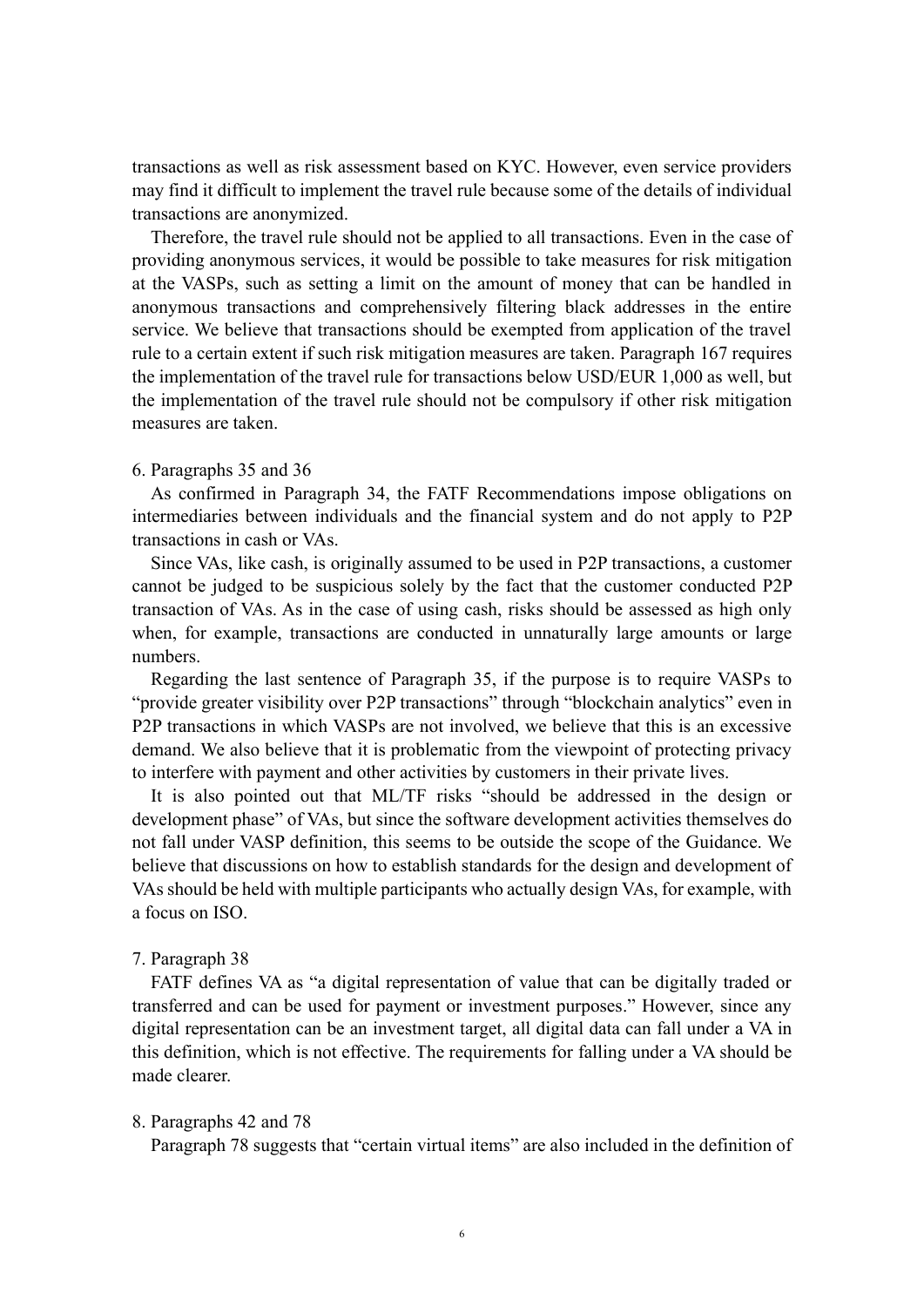VA. However, it should be made clear that non fungible tokens ("NFT") with the following characteristics do not fall under VAs as they are considered to have low risk from the viewpoint of AML/CFT, which is the purpose of FATF:

(i) The transaction history remains on the blockchain;

- (ii) The uniqueness of each NFT (the fact that it is easily identifiable); and
- (iii) The number of issuance is limited and mass purchase/mass sale is difficult in general.

### 9. Paragraphs 54 and 55

According to this guidance, service providers that are outsourced by VASPs to provide some of the multisignatures on their behalf may also fall under VASPs. However, VASPs engage such service provider for meaningful purposes such as improving security. In addition, the outsourcer VASP can implement the measures required of VASPs and can also have control over the outsourcee under a service agreement. We believe that it is an excessive regulation to consider such outsourcees as VASPs and that risk mitigation should be promoted by appropriately regulating the VASPs who are the outsourcers.

### 10. Paragraph 55

According to Paragraph 55, if a service provider has control over some of the private keys for multisignature, such service provider is a VASP even if it needs private keys held by others to perform a transaction.

On this basis, even a service provider of Decentralized Digital Identity, which provides signatures only when the user is unable to recover on his or her own, is uniformly deemed to be a custodian, which would significantly hamper innovation.

The definition of VASP is as described in paragraph 47, and the interpretation of VASP definition should be considered within the meaning of the phrase "safekeeping and/or administration of virtual assets." For example, in the case of a 2-of-3 multisig, a person holding two or more private keys has the authority to transfer a virtual asset, and thus, if such person is holding the private keys on behalf of another person, it will fall under a VASP. On the other hand, a person who has only one private key will not fall under a VASP. According to Paragraph 55, even when the customer is able to transfer the virtual asset independently, the service provider will fall under a VASP if it holds some of the private keys. However, it is apparent that if the virtual asset could be transferred independently of the intention of the service provider, this does not fall under "safekeeping" or "administration." The original text of Paragraph 55 is a rewriting of the definition beyond broad interpretation and should be revised.

According to the definition in the draft Guidance, miners will also be considered as VASPs as all blocks require signatures with the keys held by the miners, which is inconsistent with the interpretation that miners do not fall under VASPs. Whether a person is a custodian should be defined by technical specifications, such as the format of transaction, rather than whether a key is required.

11. Paragraphs 55, 57 to 60, 62, 64, 65, 69, 72, 75, 91 and 178

In these paragraphs, the term "facilitate" extends the scope of regulation in an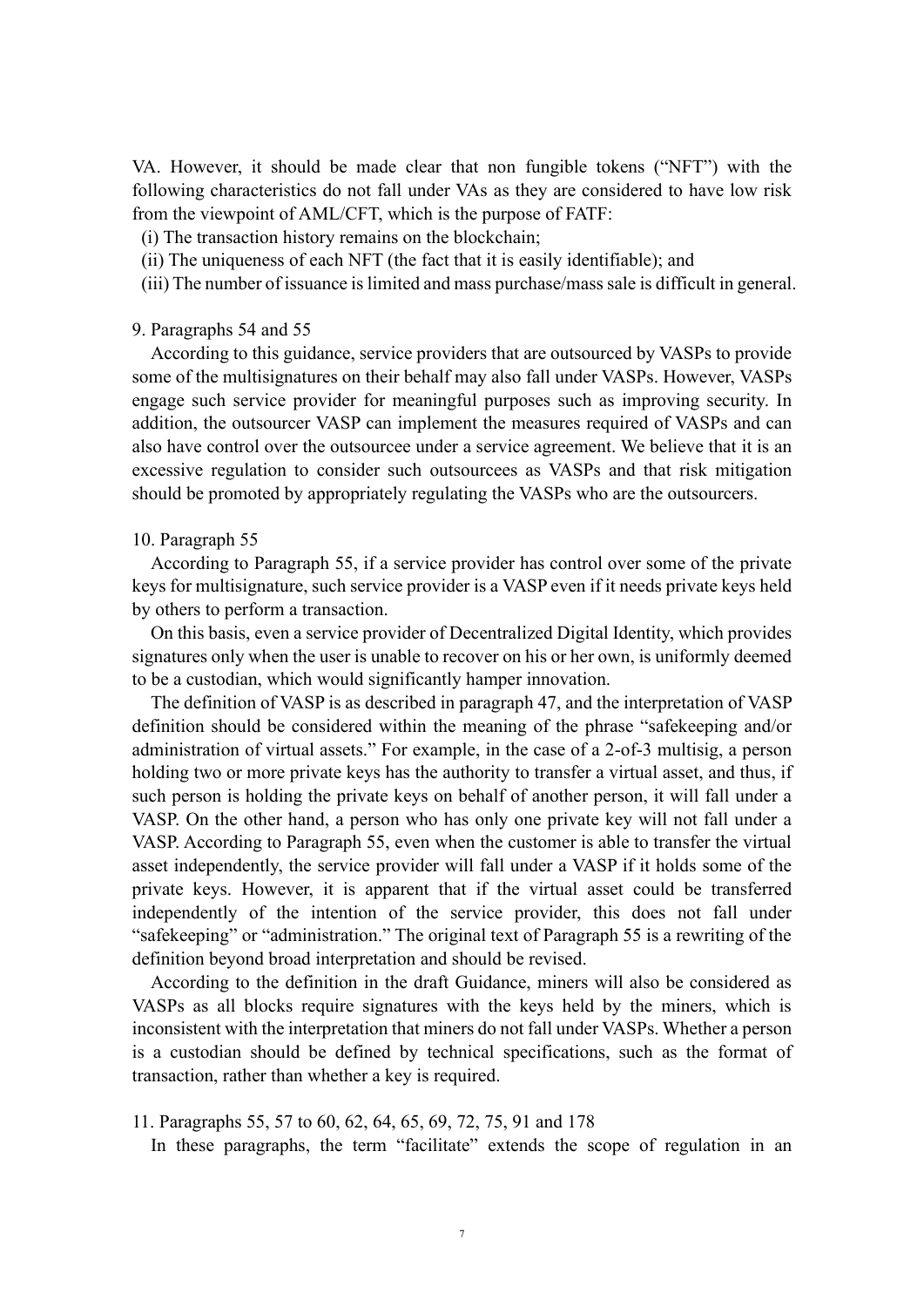ambiguous manner. It is too broad and vague for a person to fall under a VASP only by "facilitating." As the term "facilitate" is not defined in the FATF Glossary, we believe that this term should be deleted. It also seems to be inconsistent with the guidance that a person that provide "ancillary services" does not fall under a VASP.

### 12. Paragraphs 56 and 57

(1) According to Paragraph 57, "the owner/operator(s) of the DApp likely fall under the definition of a VASP, as they are conducting the exchange or transfer of VAs as a business on behalf of a customer." However, the concept of "the owner/operator(s) of the DApp" is ambiguous. If it is unclear what "own" and "operate" specifically mean, it is possible that all persons involved in DApps may fall under VASPs. Also, because smart contracts can be deployed on the public-chain by anyone and such smart contracts can be used by anyone, it is not effective to consider everyone as a VASP.

The individual transactions executed by the decentralized application DApp are performed through smart contracts deployed on the blockchain, and it is not that the "owner/operator" of the DApp executes the transactions for or on behalf of the customer. As with VA transfer transactions between individuals using unhosted wallets, these transactions are regarded as P2P transactions and do not involve any intermediary subject to financial regulations. Paragraph 34 states that P2P transactions are not subject to the FATF Recommendations and we believe that a similar interpretation should apply.

(2) If a DApp is built, for example, as a smart contract on an Ethereum network, the DApp is essentially an unalterable computer program that will continue to run automatically as long as the Ethereum network continues to run. Therefore, the concept of "operate" does not apply. In addition, the concept of "own" is also unlikely to apply because the source codes of DApps can usually be viewed and copied by anyone.

(3) As stated in the draft Guidance, developers and others may also hold certain administrative keys for DApps. Holding such an administrative key is necessary to fix a serious bug in a smart contract when it is found. It is clear that bugs cannot be completely prevented in any software development, and fixing bugs after software is released is a mandatory task for developers. Holding an administrative key to the extent necessary for purposes such as fixing bugs is a part of the development activities, and such fact is not sufficient by itself to consider a developer as a VASP. The same applies to the case where the administrative key is held for upgrading the functions of the DApp. These activities are part of software development and do not constitute VA transactions for or on behalf of the customer. Therefore, as described in Paragraph 68, these do not fall under the definition of VASP.

On the other hand, in cases where the holder is able to access a user's assets with an administrative key or to play a role in the success or failure of individual transactions, the definition of VASP may be applicable.

Based on the above, whether the holder of the administrative key is a VASP should be determined based on whether the holder exchanges or transfers VAs as a business for or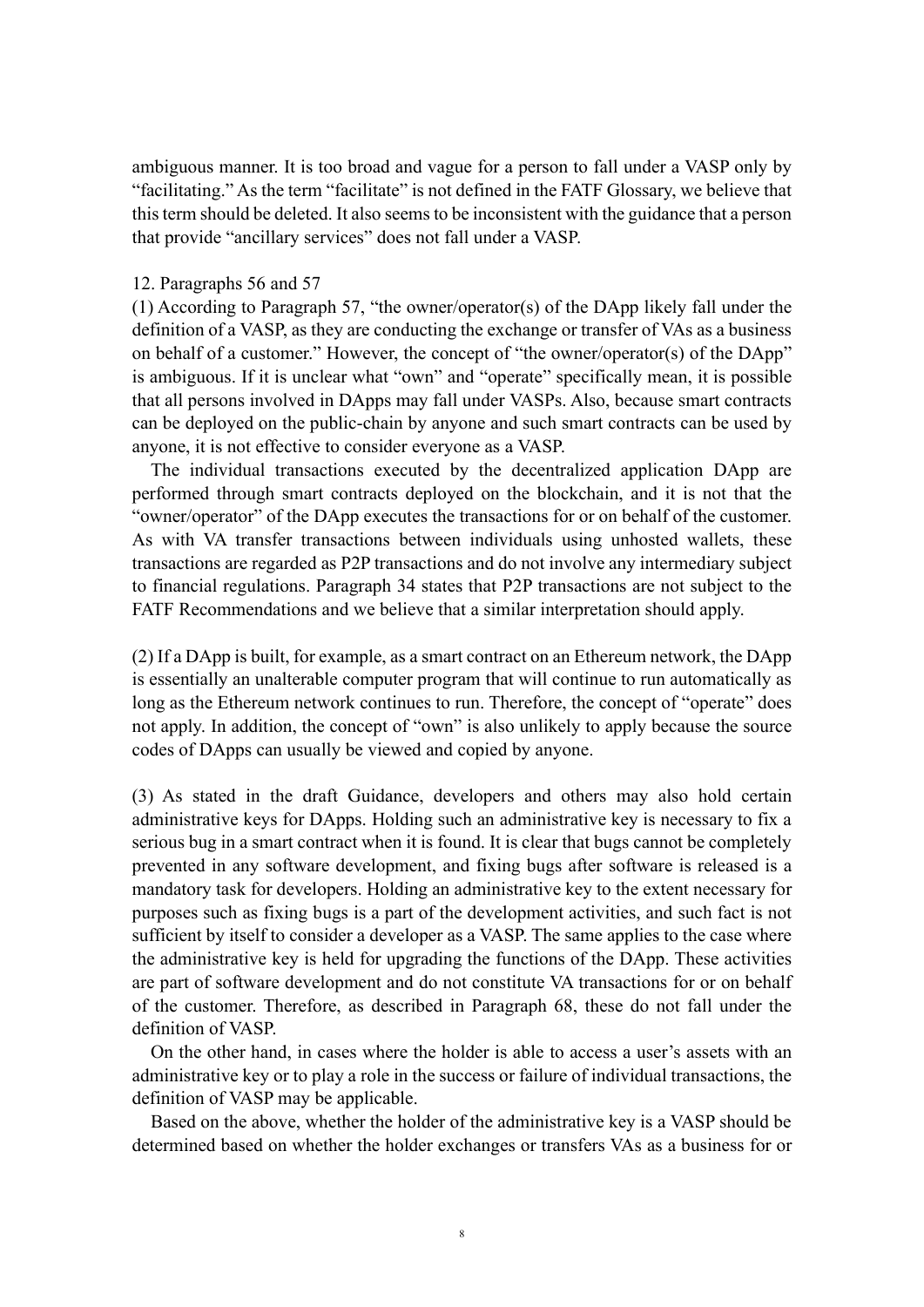on behalf of the customer, taking into account comprehensively the details of its privilege concerning the administrative key, the conditions for exercising the privilege, the frequency of exercising the privilege and other factors.

(4) Also, even if any portion of the fees paid by the user for the use of the DApp is sent to a specific address, that fact alone does not mean that the holder of the address receiving it conducted a transaction for the user. For example, if the holder of the address does not have any special authority concerning the DApp and does not play a role in the success or failure of the transaction, it cannot be said that the holder falls under the definition of VASP. Although the fact that fees or other benefits have arisen may imply that the recipient thereof has some involvement in the DApp, it should be made clear that such fact is not sufficient by itself to say that the recipient is a VASP.

(5) In view of the above, even if certain persons involved in the DApp beyond the development activities fall under VASPs, it is assumed that the persons involved in the DApp services are very compact entities or individuals. It is practically difficult to identify in advance and regulate all such natural or legal persons, and there is concern that such regulation will hamper innovation and financial inclusion. On the other hand, it is possible to recognize expansion of the scale of DApps, and if the persons involved therein fall under VASPs, regulations should be imposed according to the scale.

In addition, even if a service provider involved in a DApp falls under a VASP, separation of the VASP and the KYC provider should be permitted. This will make it possible to invoke the KYC provider's contract within the DApp's contract and delegate filtering and monitoring to the KYC provider, which is expected to improve effectiveness and efficiency of implementation of the regulations. In such case, a person falling under a VASP would outsource filtering and monitoring work and travel rule compliance work to the KYC provider, and the KYC provider will perform these works.

### 13. Paragraph 58

With regard to the word "issuance" in Paragraph 58 b), the issuance of a virtual asset itself does not fall under an "exchange" or a "transfer." For example, a person who mines Bitcoins or implements a hard fork of the Bitcoin and grants the forked coins to the Bitcoin holder is involved in the "issuance," but such person cannot be said to have exchanged or transferred the VA in the course of trade on behalf of the customer. It should be clarified under what circumstances services related to the issuance of VAs fall under a VASP.

### 14. Paragraph 62

It states, "Providing the functions outlined in the definition should be the determining factor rather than a categorization as a lawyer," but as mentioned above, whether a person falls under a VASP is a criterion for determining whether the criminal law of a member country is applicable, and thus should be considered as a legal interpretation. This guidance is not appropriate because it would undermine the "rule of law" and allow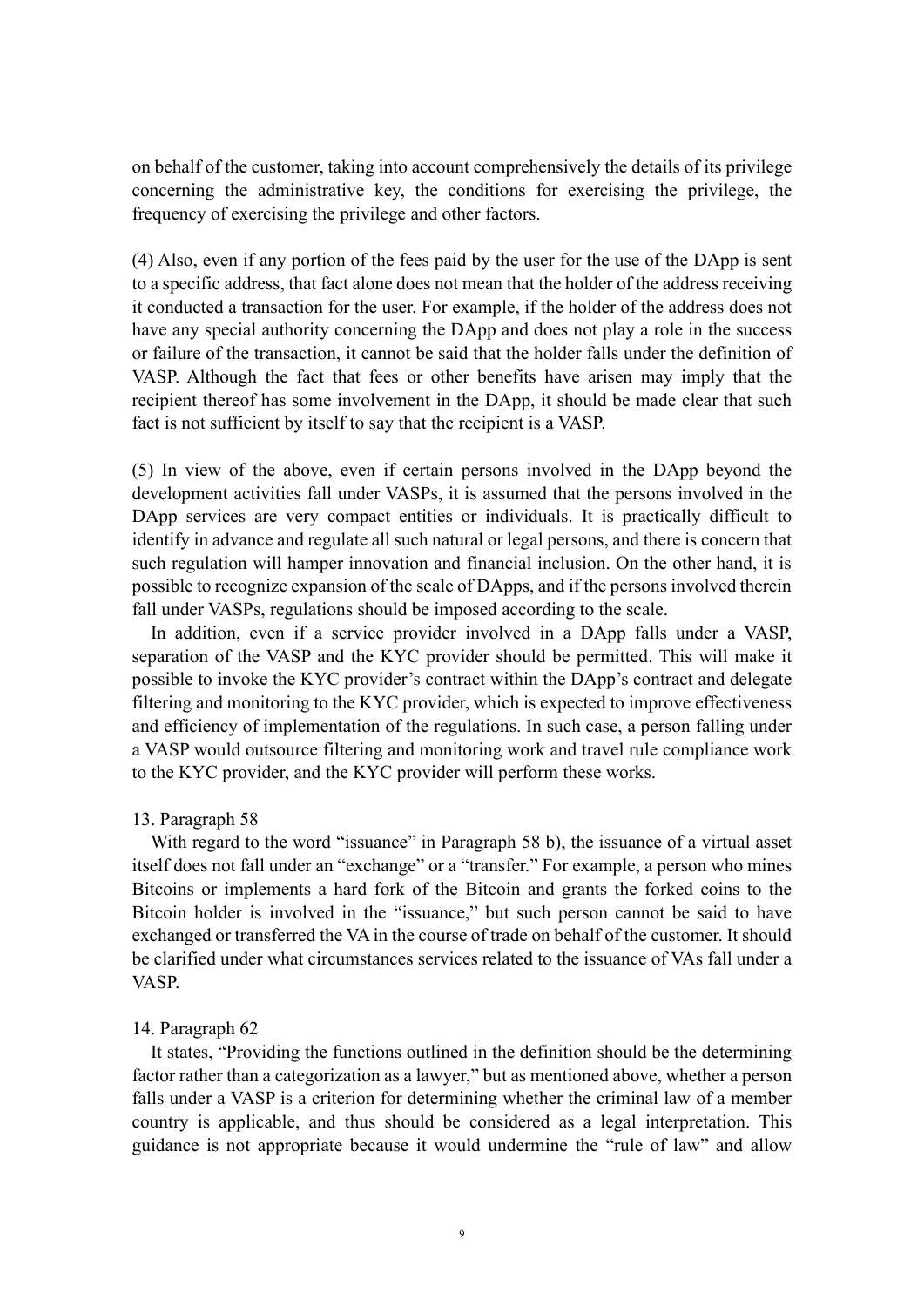arbitrary interpretation.

In addition, the definition of VASP does not include the phrase "helps/promotes," and the interpretation that "any provider that helps/promotes customers hold or use their VAs" is a VASP is a rewriting of the definition beyond broad interpretation.

### 15. Paragraphs 63 and 64

According to Paragraph 63, the definition of VASP may include persons who manage smart contracts to which they are not a party. However, the concept of "control of smart contracts" is ambiguous, and there is concern that it may be applied arbitrarily in different countries.

Smart contracts usually include those that provide services as software and those that are called proxy contracts, which serve as the gateway to access the former type of smart contracts. The reason why they are designed and deployed in such dual structure is to enable emergency response such as separating the subsequent smart contracts from the proxy contract in case of a bug in the code. Therefore, if a developer abandons the authority to update a proxy contract, it will not only have a significant negative impact on users, but may also increase the risk of malicious uses, such as money laundering, as a result of such smart contracts being left unchecked. We believe that the development of a smart contract with appropriate management authority, such as the authority to separate subsequent smart contracts in order to deal with such an emergency, is directly linked to safety. In addition, we believe that it is inappropriate to interpret those who have such privilege as falling under the definition of VASP only based on the fact of granting a certain level of privilege concerning the smart contract.

### 16. Paragraphs 64 and 65

According to the guidance under these paragraphs, the act of a company developing its own public blockchain could also be considered to be a VASP as "participation in or provision of financial services related to an issuer's offer and/or sale of a VA". However, "participation" is not defined and the scope of regulation is vague and broad. The use of the term "facilitate," which does not exist in the definition of VASP, is also expanding the scope of regulation more vaguely. As stated above, it is necessary to clarify the scope of regulation.

Practically, it would be difficult for any entity to identify every public blockchain user. In addition, overregulation leads to hampering innovation and financial inclusion. As specified in Paragraph 68, developers of the blockchain itself should be excluded from the definition of VASP, even if they are involved in the issuance of VAs. On that basis, it would be sufficient to confirm the applicability of a VASP only with respect to entities that sell or exchange virtual assets to or with the public.

#### 17. Paragraph 74

With regard to "decide whether parties … are VASPs on a functional basis," it is considered that software development activity does not fall under a VASP even if it enables P2P transactions, just as unhosted wallets do not fall under VASPs. We believe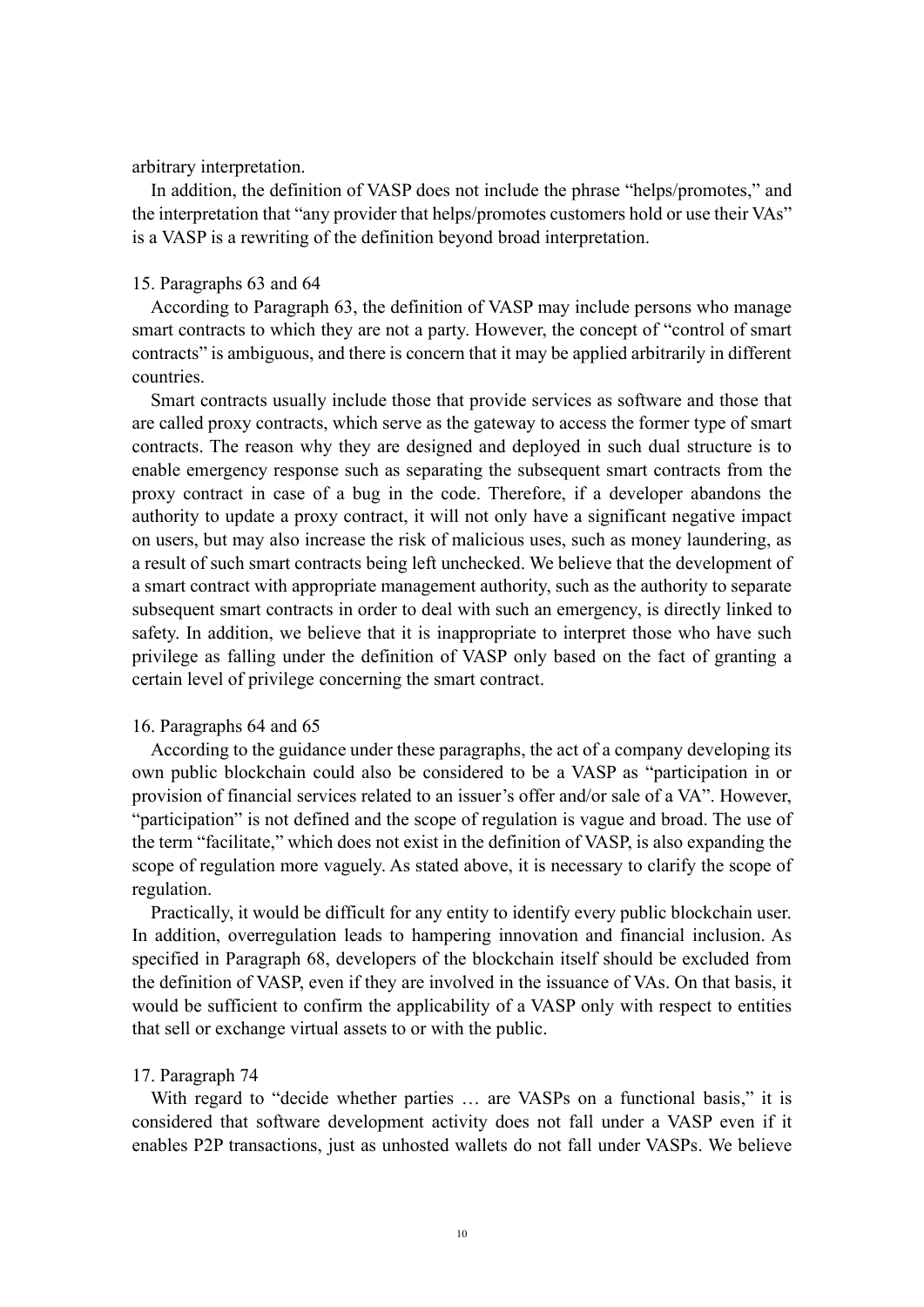that the description "only entities that provide very limited functionality falling short of exchange, transfer, safekeeping, administration, control, and issuance will generally not be a VASP" is inconsistent with such interpretation and needs to be revised.

### 18. Paragraph 75

This paragraph states that most mechanisms that are currently implemented, even those that are categorized as P2P platforms, may have some parties involved with the product at some stage of its development and launch, and such parties are considered as falling under VASPs. However, as entities solely engaged in development and sales activities of the software do not fall under VASPs, this interpretation is overly broad and needs to be revised.

In addition, with regard to the description that "finding services" may "qualify as VASPs even if not interposed in the transaction," it should be clarified what conditions the "finding services" need to meet in order to qualify as VASPs.

## 19. The Whole of Paragraph 91

Paragraph 91 encourages the separation of transactions between VASPs and P2P transactions. Such separation has negative aspects such as (i) impediment to financial inclusion, (ii) the risk of destabilizing security of the industry, since the security of VAs relies on the development and operation by the development community of the core part of P2P transactions, and (3) significant restriction of the rights of individual users.

On the other hand, the FATF document "12-MONTH REVIEW OF THE REVISED FATF STANDARDS ON VIRTUAL ASSETS/VASPS" dated June 2020 states that "there was insufficient evidence demonstrating that the number and value of anonymous peerto-peer transactions has changed enough since June 2019 to present a materially different ML/TF risk" and that "further research could be undertaken." In the FATF document "FATF Report to G20 on So-called Stablecoins" dated the same month, it is described that so-called stablecoins could pose a significant ML/TF risk if they were to be massadopted while, on the other hand, "there is a risk tolerance in the revised FATF Standards for a certain level of anonymous payments", similar to cash payments. The FATF document "VIRTUAL ASSETS RED FLAG INDICATORS OF MONEY LAUNDERING AND TERRORIST FINANCING" dated September 2020 makes no reference to P2P transactions. We believe that information should be disclosed on what considerations were made that led to the change in perception after the release of these reports. We also believe that internal statistical estimates, if any, should be made public.

20. Paragraph 91 a)

There is description on the submission of Currency Transaction Reports (CTRs) by VASPs to the authorities in this paragraph. In a traditional fiat currency transaction, the law enforcement authority would not be able to know information about the transaction unless the information is presented in the CTR or the authority makes an inquiry. However, since virtual asset transactions are recorded in the public blockchain, the law enforcement authority is in a position to confirm such information without any report like the CTR.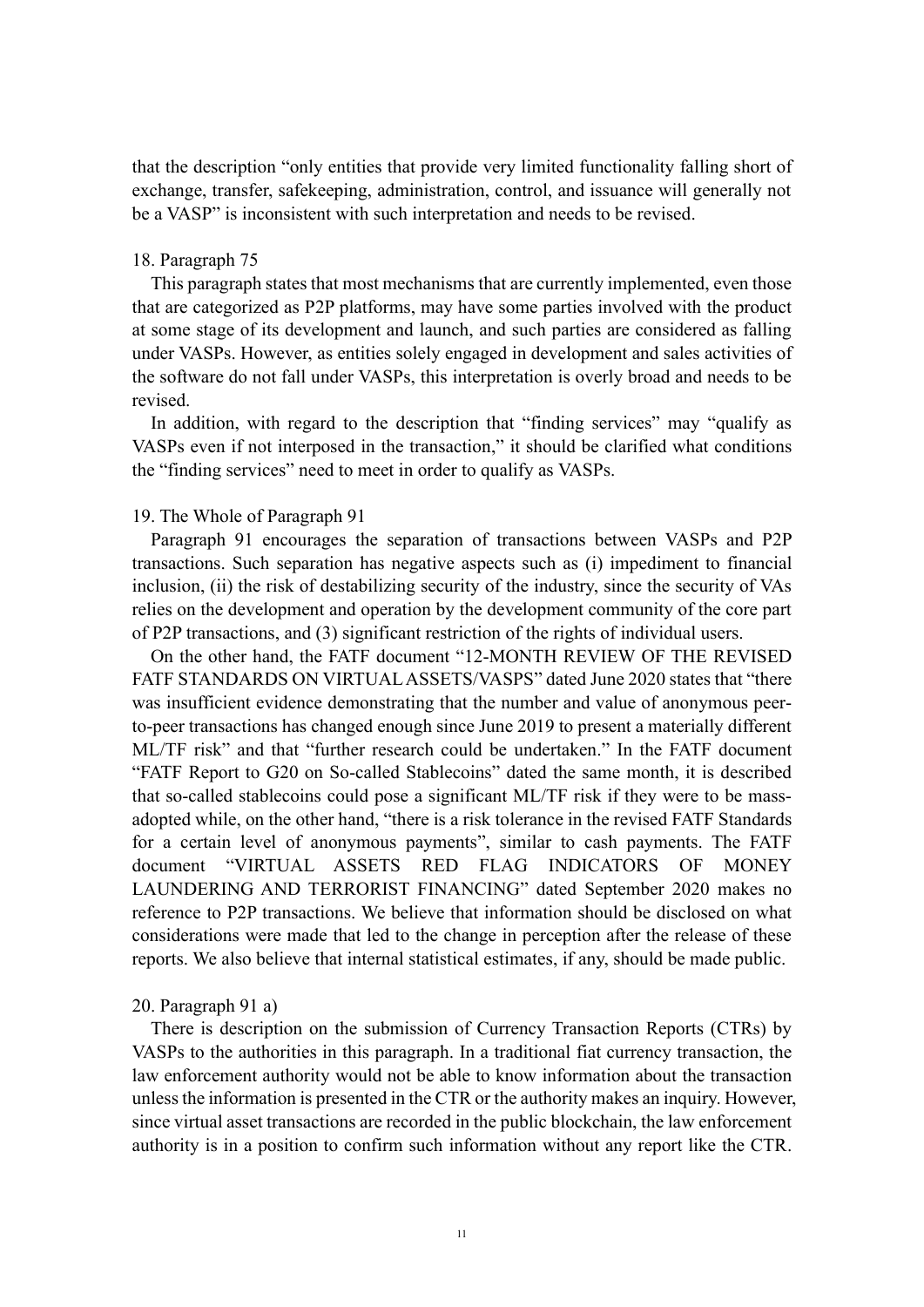The aforementioned report by the former CIA Director noted that virtual asset blockchain analysis "is a highly effective crime fighting and intelligence gathering tool" but is "underutilized" by law enforcement and others<sup>5</sup>. It is desirable that the authorities promote Reg Tech and improve efficiency in light of such characteristics of the virtual assets.

### 21. Paragraph 91 c)

Limitation on transactions with persons using unhosted wallets significantly restricts users' rights and significantly impedes financial inclusion. Even taking into account the objective of reducing ML/FT risk, it seems to be excessive and out of balance with the right and benefits to be lost. Users have a legitimate incentive to use unhosted wallets, such as avoiding leakage of VAs from VASPs, and there is no need to exclude them from transactions only for the reason that they are using unhosted wallets.

### 22. Paragraph 122

Paragraph 122 states that licensing or registration regulations similar to those for VASPs should be put in place for stablecoins, including algorithmic ones, prior to their launch. However, it is not clear for what reason and at what point the development of the algorithm falls under a VASP. As it is clearly stated in Paragraph 68 that FATF does not regulate the development of software itself, it should be clarified that individual developers of algorithmic stablecoins are not VASPs unless they exchange or manage the virtual assets for or on behalf of the customer.

### 23. Paragraph 135

At the beginning, it states, "As discussed previously, VAs have certain characteristics that may make them more susceptible to abuse by criminals, money launderers, terrorist financiers, and other illicit actors," but it is not clear which paragraph was quoted. In any case, it should be made clear what consideration has been made that led to such recognition.

The reports by BBC and others in 2020 (https://www.bbc.com/news/uk-54226107) revealed that even the limited documents leaked indicate that suspicious transactions of about USD 2 trillion, which is equivalent to the total market value of VAs, were conducted through financial institutions other than VASPs. It is necessary to reconsider whether it can be said without comparison with such transactions that VAs are particularly susceptible to abuse.

#### 24. Paragraph 152 et seq.

The reasonableness of immediately requiring VASPs to implement the travel rule described in the Guidance is questionable for the following reasons.

First of all, of the contents of the travel rule, the requirement that VASPs obtain information on the originator and the beneficiary of a virtual asset transfer of a certain amount or more basically seems to be reasonable. In such case, VASPs are able to obtain

<sup>5</sup> Michael Morell; please see Note 2 above.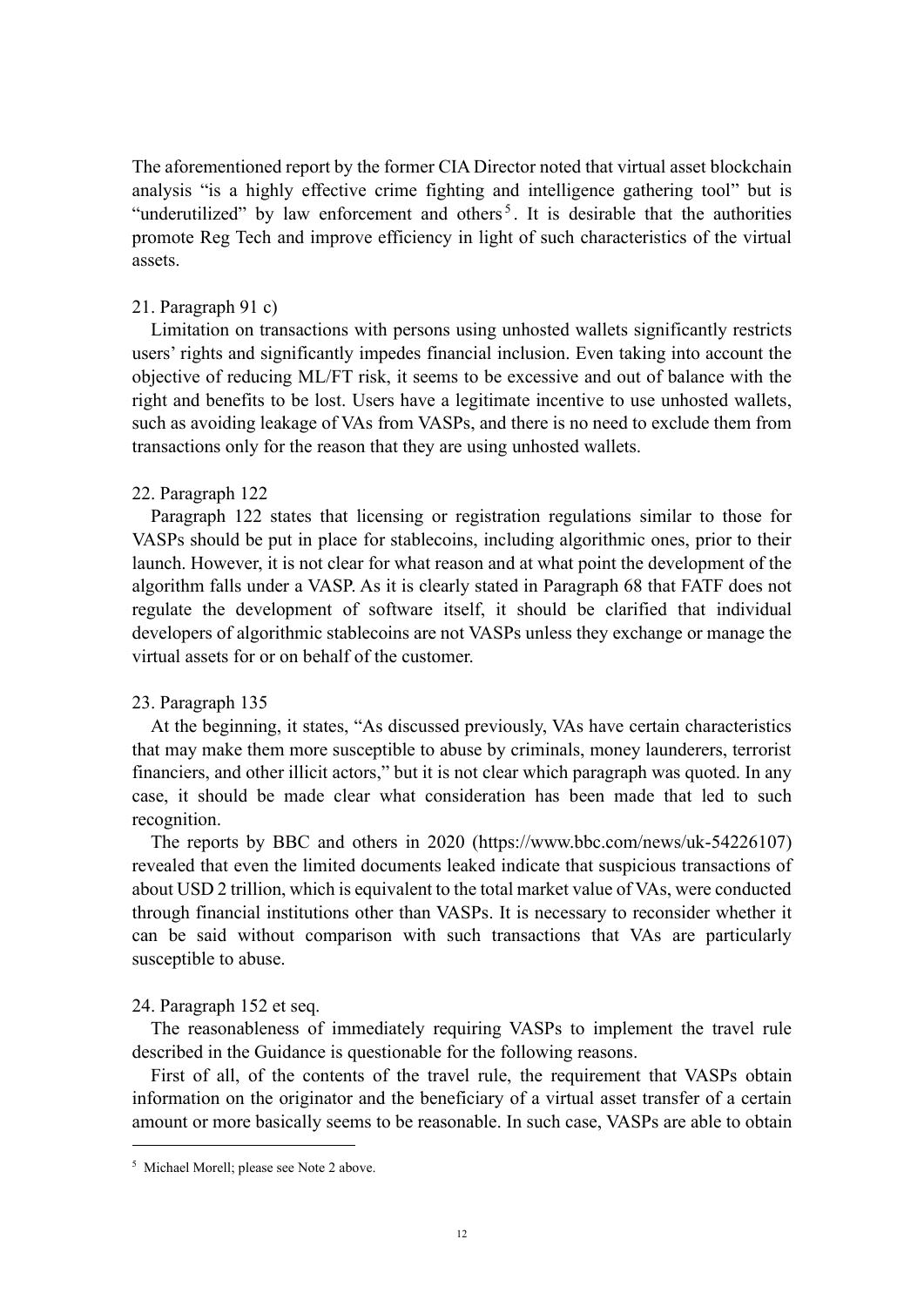accurate information on their own customers, but information on parties other than their own customers will have to be obtained from their customers on a declaration basis. At present, VASPs only obtain information on their own customers in most cases, so obtaining information on the originator/beneficiary of the transfer will be a substantial progress from the AML/CFT perspective. In addition, obtaining such information on the originator/beneficiary can be dealt with relatively quickly because, although it will be necessary to amend the contracts with customers and to upgrade their systems, it will not be necessary to share personal data with other VASPs.

On the other hand, with regard to the part of the travel rule that require sharing of obtained personal data with other VASPs, there are issues such as that (i) it is necessary to unify the data format of the information to be shared, (ii) there is no common tool for communication that is secure and efficient, (iii) it is difficult to confirm whether the personal data will be properly protected by the VASP to which the transfer is made, and (iv) there is a need to satisfy the regulatory requirements for personal data protection in each country. Overcoming these issues will obviously require time and financial costs, such as those related to the establishment of regulatory framework in each country and the development of common rules and systems agreed to be used by VASPs in each country.

Also, if the VASPs in each country take appropriate AML/CFT measures, the risk of VA transfer between VASPs can be lower than those with non-VASPs. However, sharing of personal data with the counterparty in a transaction with a non-VASP is difficult to do and is not required by this draft Guidance (Paragraph 180). This goes against a risk-based approach. In addition, taking into account the time and cost required for sharing personal data as well as the risk of leakage of personal data, the reasonableness of uniformly requiring the sharing of personal data among VASPs at this point is questionable. Given that both the authorities and the private sector have limited resources and that efficient measures are required to be taken, it would be desirable to first implement as soon as possible the regulations that are considered to be effective, such as obtaining information on the originator/beneficiary and the performance of screening using such information.

#### 25. Paragraph 156

Paragraph 156 states that all VA transfers should be treated as cross-border wire transfers. However, it is clear that when a VA transfer is made, if it is specified that the beneficiary is a VASP within the same country as the originator, it should be treated as a domestic wire transfer. The Guidance should clearly state that VA transfers specified as those within the same country should be treated as domestic wire transfers.

#### 26. Box 4 and Paragraphs 158 to 160

The names, addresses, national identification numbers, customer identification numbers, and dates and places of birth of the originator and the beneficiary are personal information, and the transfer of such information is subject to the privacy regulations in each country. In order to implement the travel rule, it is necessary to introduce uniform laws and regulations concerning the transfer of personal information across countries.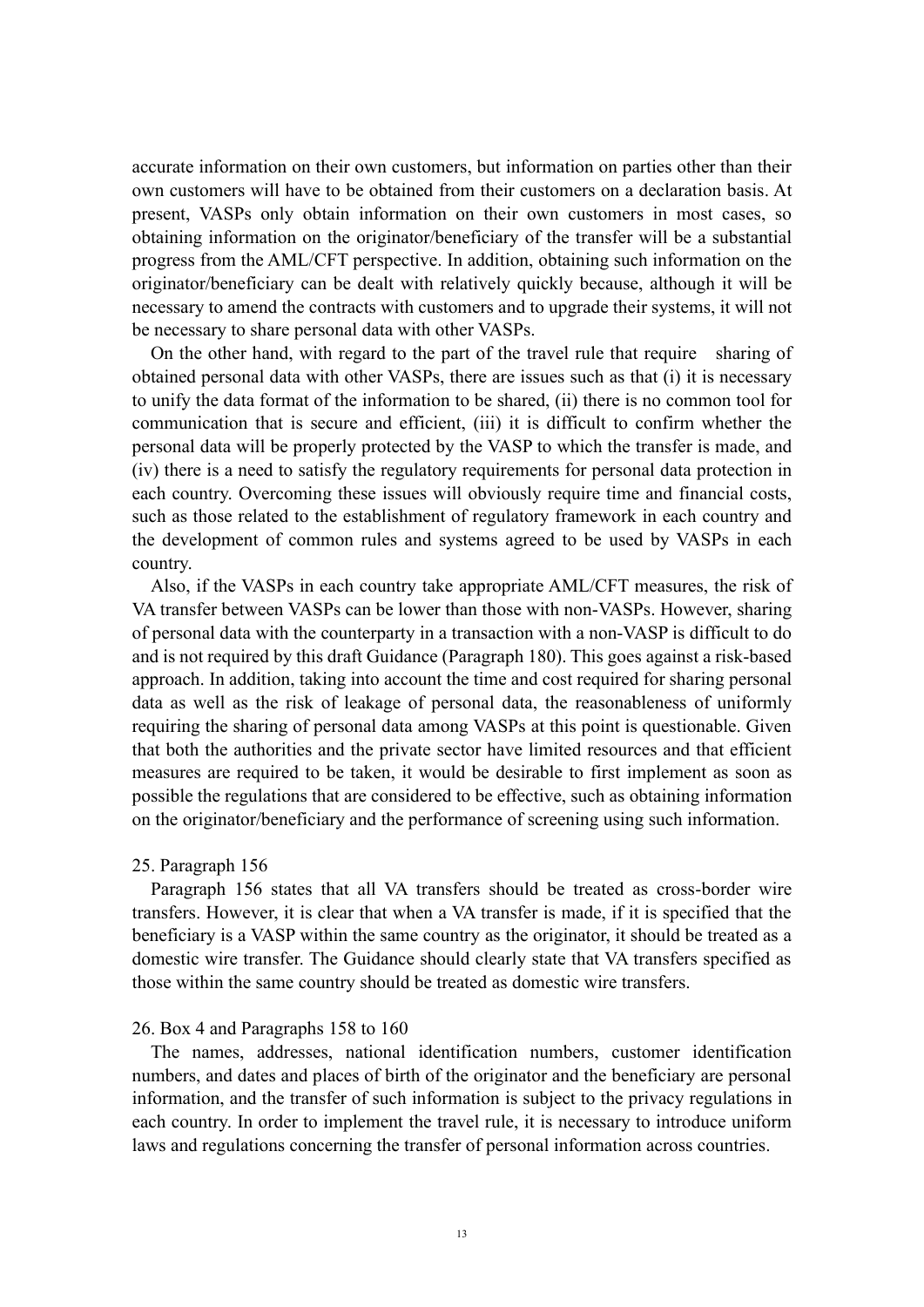#### 27. Paragraph 167

Paragraph 167 states that (i) the name of the originator and the beneficiary and (ii) the wallet address should be collected even for VA transfers of less than USD 1,000.

At present, privacy is maintained for cash settlements in daily life, but the use of cash tends to be decreasing. As a result, personal privacy is becoming more limited. Cryptocurrencies that are developed and operated open-source are currently the only electronic currencies that have the potential to be trusted by citizens to be technology that indeed preserves privacy. Furthermore, the self-sovereign crypto-currencies are expected to be the foundational layer of the Internet, similar to TCP/IP. Based on the above, we believe that measures should be taken such as setting a specific threshold and exempting the information collection obligation concerning (i) and (ii) above, as in the case of cash, if the total daily amount used is below the threshold<sup>6</sup>. If such measures are not approved, the details of the rationale therefor should be clarified because it will severely restrict the right of privacy of individuals.

In addition, among VA applications, micro-earning applications, which repeat the transfer of a very small amount (for example, 1 cent) to the same person in the same application, is increasing. In such case, we believe that it should be allowed, for example, to set the maximum daily total amount and record (i) the name of the originator and the beneficiary and (ii) the wallet address by treating multiple transfers as a single transfer if the total amount reaches a certain amount.

### 28. Paragraph 176

It states, "Regardless of the lack of regulation in the beneficiary jurisdiction, originating entities can require travel rule compliance from beneficiaries by contract or business practice," but such contractual/business practice does not exist at this time and are not realistic. In order to ensure the uniformity of regulations for VAs and VASPs, it is necessary to establish international uniform commercial transaction rules in accordance with actual conditions when implementing the travel rule.

### 29. Paragraph 179

Paragraph 179 provides that consideration should be given to requiring VA transfers to and from unhosted wallets to be treated as "higher risk transactions that require greater scrutiny and limitations." However, as described above, users have a legitimate incentive to use unhosted wallets, such as avoiding leakage of VAs from VASPs, and there is no need to exclude them from transactions only for the reason that they are using unhosted wallets.

# 30. Paragraphs 246 and 252

Paragraph 246 requires that VASPs not carry out transactions if they cannot apply the

<sup>6</sup> As previously mentioned, the "FATF Report to G20 on So-called Stablecoins" also states, "Similar to other forms of payment (such as cash), there is a risk tolerance in the revised FATF Standards for a certain level of anonymous payments for virtual assets."